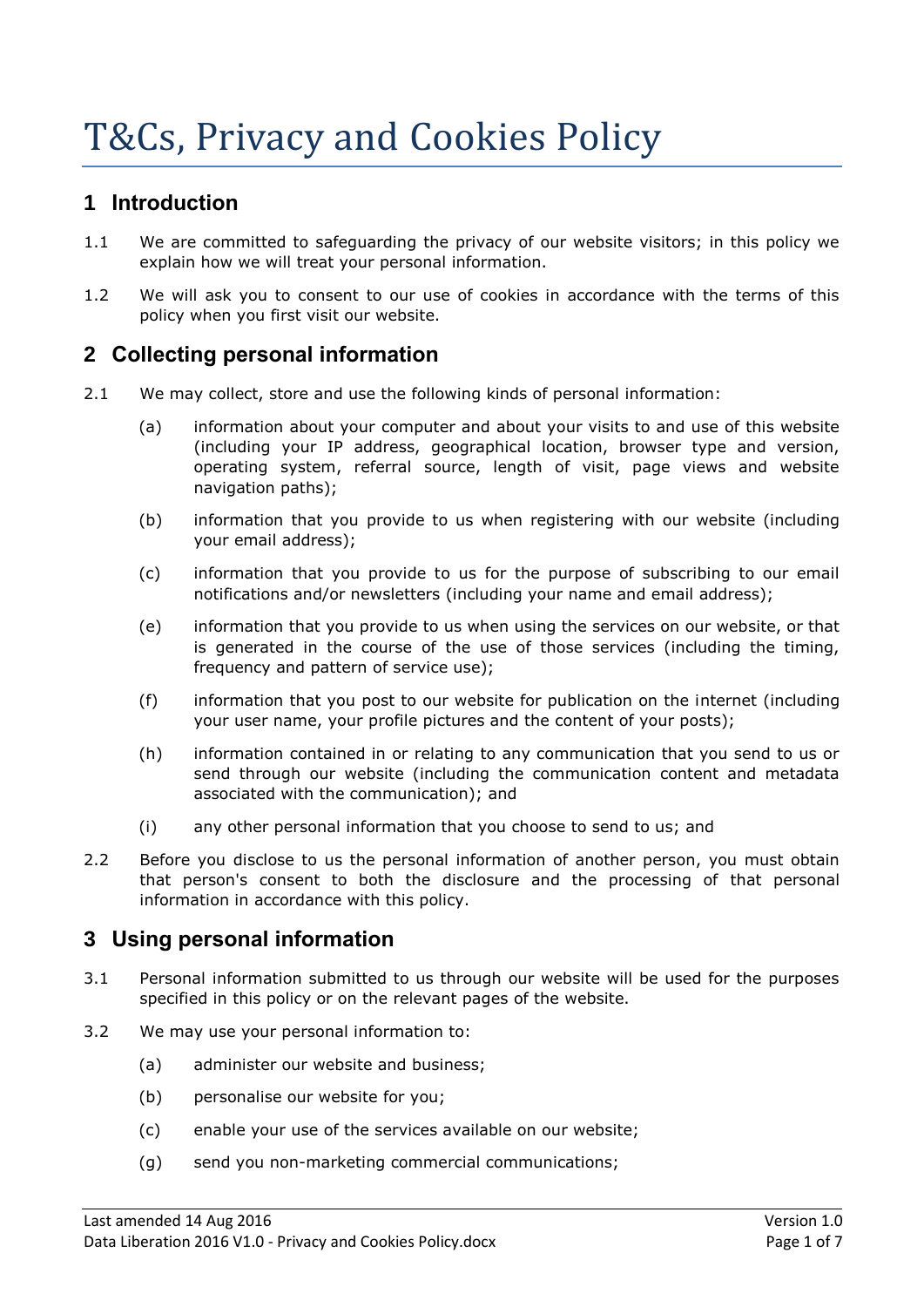- (h) send you email notifications that you have specifically requested;
- (i) send you our email newsletter, if you have requested it (you can inform us at any time if you no longer require the newsletter);
- (j) send you marketing communications relating to our business or the businesses of carefully-selected third parties which we think may be of interest to you, by post or, where you have specifically agreed to this, by email or similar technology (you can inform us at any time if you no longer require marketing communications);
- (k) provide third parties with statistical information about our users (but those third parties will not be able to identify any individual user from that information);
- (l) deal with enquiries and complaints made by or about you relating to our website;
- (m) keep our website secure and prevent fraud; and
- (n) verify compliance with the terms and conditions governing the use of our website;
- 3.3 If you submit personal information for publication on our website, we will publish and otherwise use that information in accordance with the licence you grant to us.
- 3.4 Your privacy settings can be used to limit the publication of your information on our website, and can be adjusted using privacy controls on the website.
- 3.5 We will not, without your express consent, supply your personal information to any third party for the purpose of their or any other third party's direct marketing.

# **4 Disclosing personal information**

- 4.1 We may disclose your personal information to any of our employees, officers, insurers, professional advisers, agents, suppliers or subcontractors insofar as reasonably necessary for the purposes set out in this policy.
- 4.2 We may disclose your personal information to any member of our group of companies this means our subsidiaries, our ultimate holding company and all its subsidiaries insofar as reasonably necessary for the purposes set out in this policy.
- 4.3 We may disclose your personal information:
	- (a) to the extent that we are required to do so by law;
	- (b) in connection with any ongoing or prospective legal proceedings;
	- (c) in order to establish, exercise or defend our legal rights (including providing information to others for the purposes of fraud prevention and reducing credit risk);
	- (d) to the purchaser (or prospective purchaser) of any business or asset that we are (or are contemplating) selling; and
	- (e) to any person who we reasonably believe may apply to a court or other competent authority for disclosure of that personal information where, in our reasonable opinion, such court or authority would be reasonably likely to order disclosure of that personal information.
- 4.4 Except as provided in this policy, we will not provide your personal information to third parties.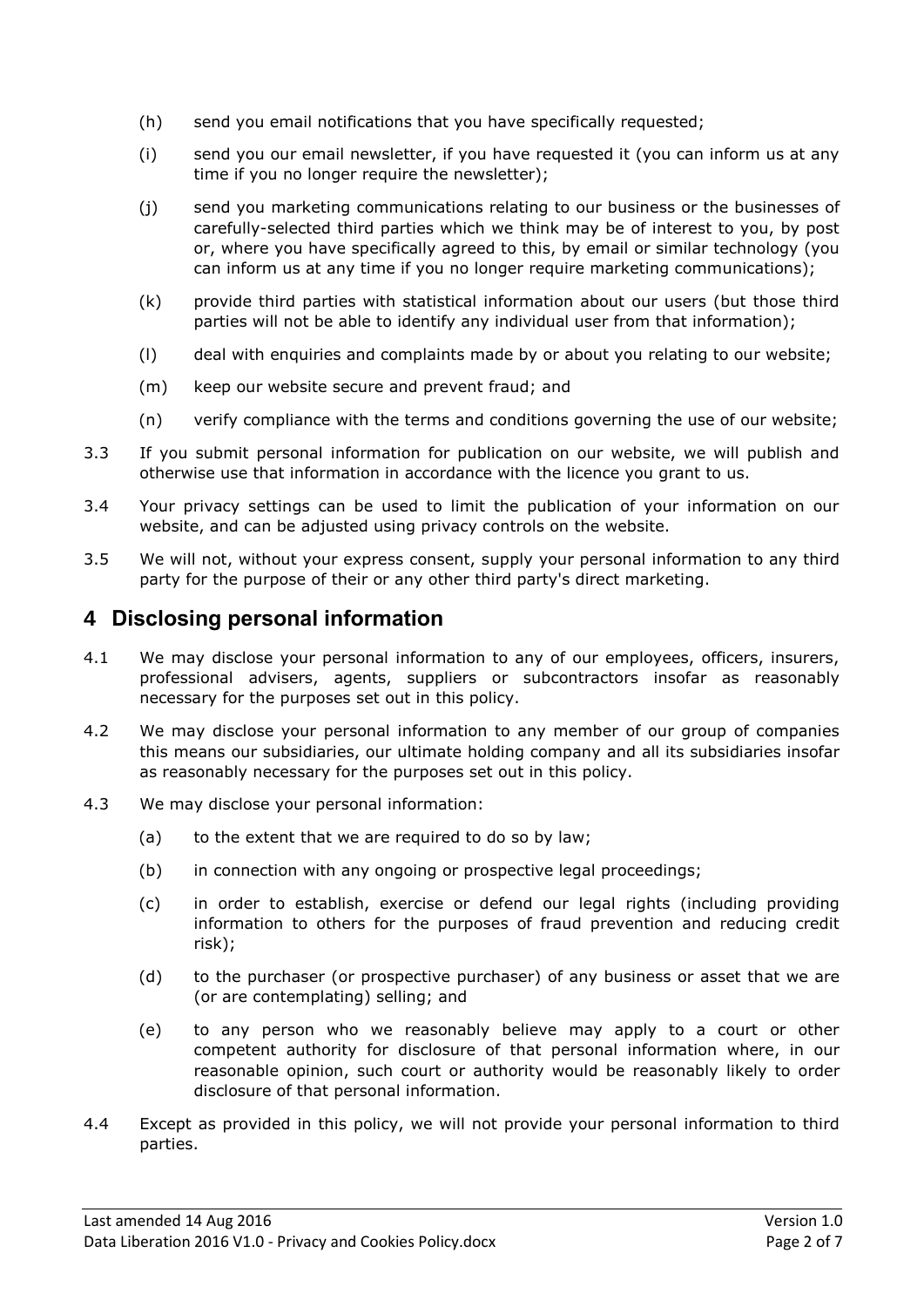#### **5 International data transfers**

- 5.1 Information that we collect will be stored and processed only in the United Kingdom.
- 5.2 Personal information that you publish on our website or submit for publication on our website may be available, via the internet, around the world. We cannot prevent the use or misuse of such information by others.
- 5.3 You expressly agree to the transfers of personal information described in this Section 5.2

#### **6 Retaining personal information**

- 6.1 This Section 6 sets out our data retention policies and procedure, which are designed to help ensure that we comply with our legal obligations in relation to the retention and deletion of personal information.
- 6.2 Personal information that we process for any purpose or purposes shall not be kept for longer than is necessary for that purpose or those purposes.
- 6.3 Without prejudice to Section 6.2, we will usually delete personal data falling within the categories set out below at the date/time set out below:
	- (a) User profiles will be retained within archived reporting systems for a period of no more than two years after the reporting system has been archived. Archived systems are not accessible via the internet and stored within a separate secure storage system.
- 6.4 Notwithstanding the other provisions of this Section 6, we will retain documents (including electronic documents) containing personal data:
	- (a) to the extent that we are required to do so by law;
	- (b) if we believe that the documents may be relevant to any ongoing or prospective legal proceedings; and
	- (c) in order to establish, exercise or defend our legal rights (including providing information to others for the purposes of fraud prevention and reducing credit risk).

# **7 Security of personal information**

- 7.1 We will take reasonable technical and organisational precautions to prevent the loss, misuse or alteration of your personal information.
- 7.2 We will store all the personal information you provide on our secure (password- and firewall-protected) servers.
- 7.3 All electronic financial transactions entered into through our website will be protected by encryption technology.
- 7.4 You acknowledge that the transmission of information over the internet is inherently insecure, and we cannot guarantee the security of data sent over the internet.
- 7.5 You are responsible for keeping the password you use for accessing our website confidential; we will not ask you for your password (except when you log in to our website).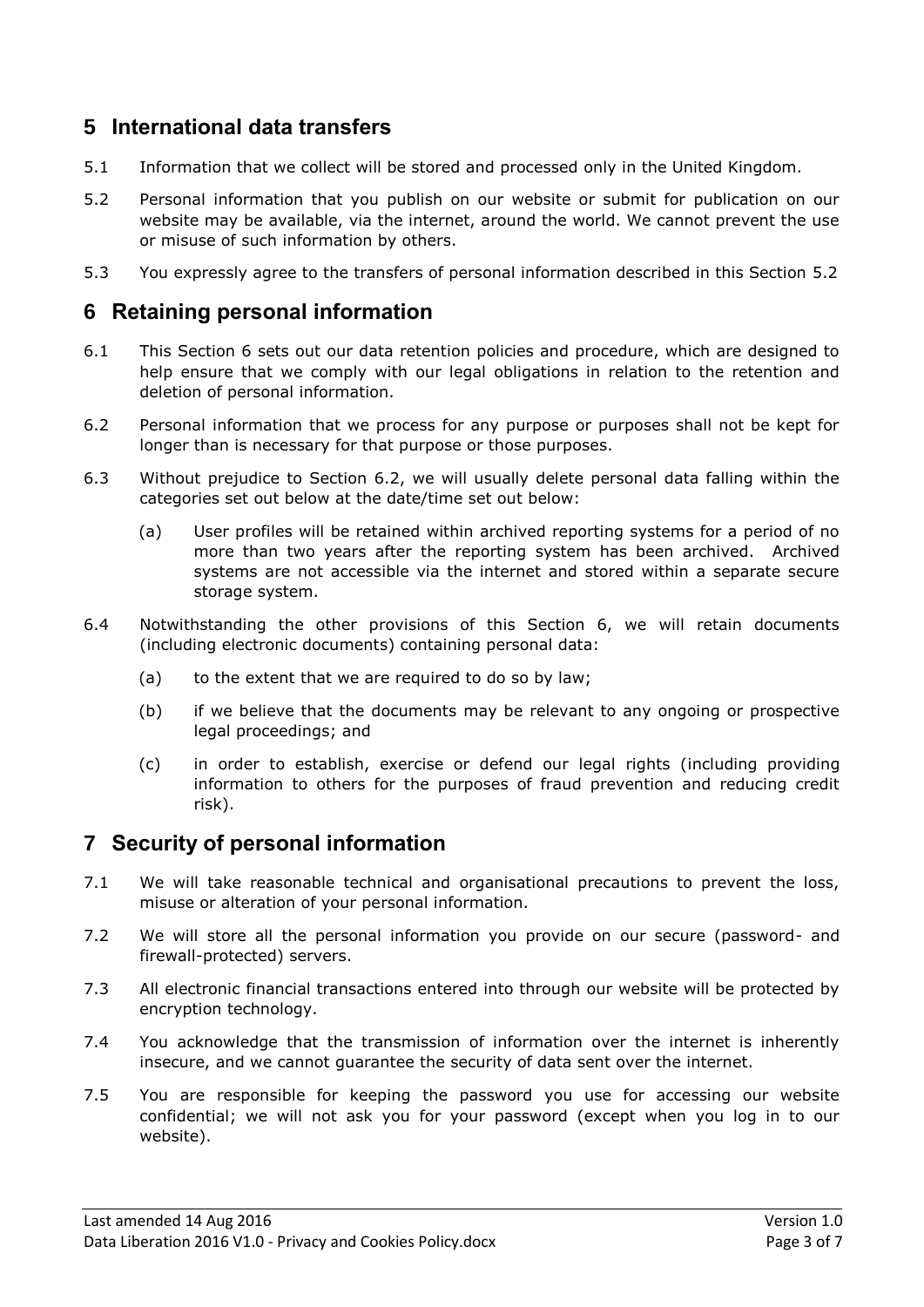# **8 Amendments**

- 8.1 We may update this policy from time to time by publishing a new version on our website.
- 8.2 You should check this page occasionally to ensure you are happy with any changes to this policy.
- 8.3 We may notify you of changes to this policy by email or through the private messaging system on our website.
- 8.4 This is controlled document and is part of our Quality and Information Security Management System required by ISO27001. As such a change log is attached to the end of this document which contains a record of what amendments, additions or deletions have been made and by whom they where made.

# **9 Your rights**

- 9.1 You may instruct us to provide you with any personal information we hold about you; provision of such information will be subject to:
	- (a) the payment of a fee (currently fixed at GBP 10); and
	- (b) the supply of appropriate evidence of your identity (for this purpose, we will usually accept a photocopy of your passport certified by a solicitor or bank plus an original copy of a utility bill showing your current address).
- 9.2 We may withhold personal information that you request to the extent permitted by law.
- 9.3 You may instruct us at any time not to process your personal information for marketing purposes.
- 9.4 In practice, you will usually either expressly agree in advance to our use of your personal information for marketing purposes, or we will provide you with an opportunity to opt out of the use of your personal information for marketing purposes.

# **10 Third party websites**

- 10.1 Our website includes hyperlinks to, and details of, third party websites.
- 10.2 We have no control over, and are not responsible for, the privacy policies and practices of third parties.

# **11 Updating information**

11.1 Please let us know if the personal information that we hold about you needs to be corrected or updated.

# **12 About cookies**

- 12.1 A cookie is a file containing an identifier (a string of letters and numbers) that is sent by a web server to a web browser and is stored by the browser. The identifier is then sent back to the server each time the browser requests a page from the server.
- 12.2 Cookies may be either "persistent" cookies or "session" cookies: a persistent cookie will be stored by a web browser and will remain valid until its set expiry date, unless deleted by the user before the expiry date; a session cookie, on the other hand, will expire at the end of the user session, when the web browser is closed.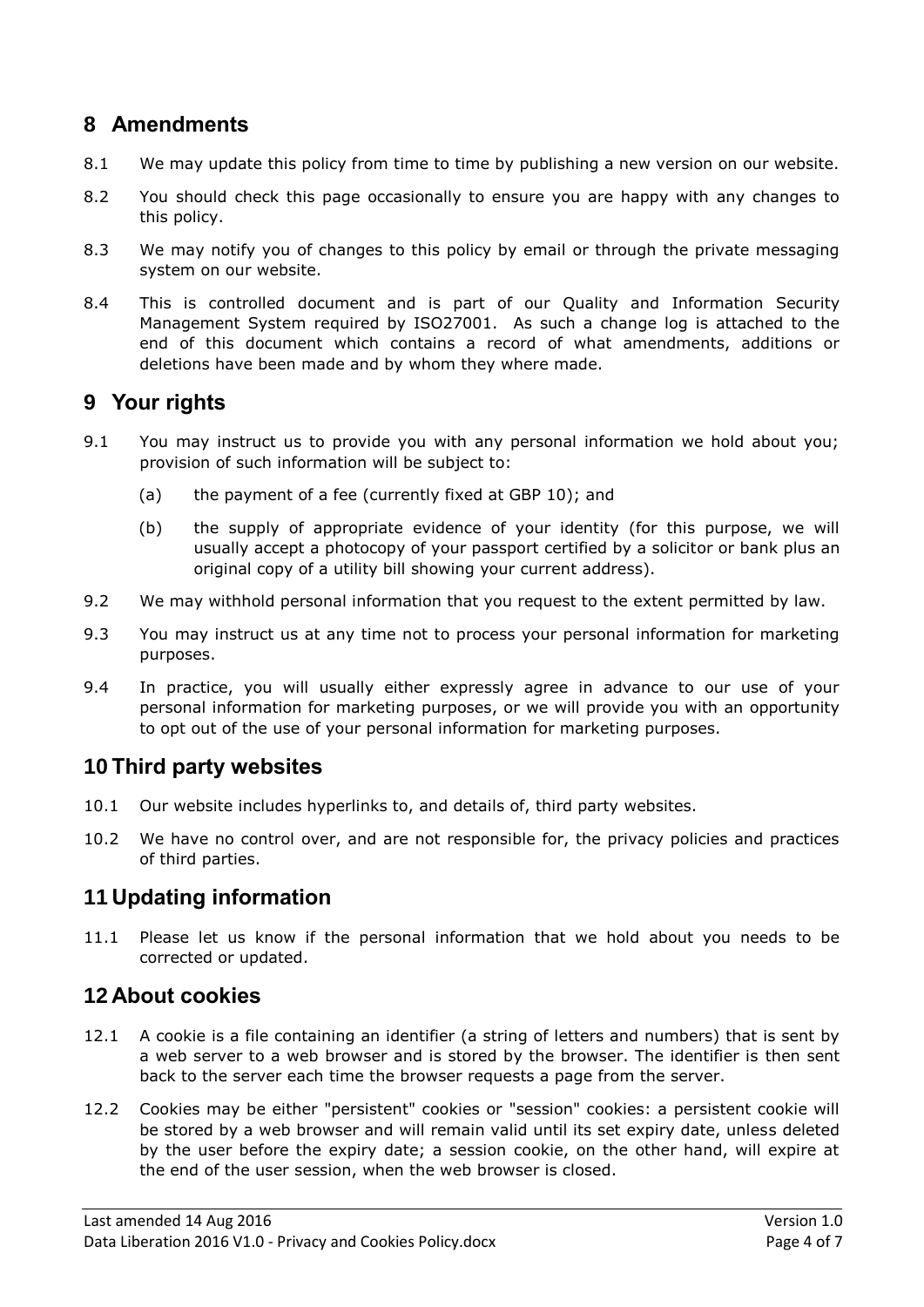- 12.3 Cookies do not typically contain any information that personally identifies a user, but personal information that we store about you may be linked to the information stored in and obtained from cookies.
- 12.4 Cookies can be used by web servers to identify and track users as they navigate different pages on a website and identify users returning to a website.

#### **13 Our cookies**

- 13.1 We use both session and persistent cookies on our website.
- 13.2 The names of the cookies that we use on our website, and the purposes for which they are used, are set out below:
	- (a) We use the session cookie ".DATALIBAUTH" on our website to prevent fraud and improve the security of the website.
	- (b) We use the session cookie "ASP.NET\_SessionId" on our website to prevent fraud and improve the security of the website.
	- (c) We use the persistent cookie "cookieOptIn" to identify whether you have hidden the cookie warning message.
	- (d) For administrators in the backoffice we use the persistent cookies "UMB\_UPDCHK", "UMB\_UCONTEXT" , "XSRF-TOKEN" , "XSRF-V" to administer the website.

#### **14 Analytics cookies**

- 14.1 We use Google Analytics and WhosOn to analyse the use of our website.
- 14.2 Our analytics service provider generates statistical and other information about website use by means of cookies.
- 14.3 The analytics cookies used by our website have the following names: ga, gat, utma, utmt, utmb, utmc, utmz, utmv and whoson.
- 14.4 The information generated relating to our website is used to create reports about the use of our website.
- 14.5 Our analytics service provider's privacy policy is available at:
	- (a) http://www.google.com/policies/privacy/
	- (b) http://www.whoson.com/privacy

#### **15 Third party cookies**

15.1 Our website does not uses any other third party cookies.

#### **16 Blocking cookies**

- 16.1 Most browsers allow you to refuse to accept cookies; for example:
	- (a) in Internet Explorer (version 11) you can block cookies using the cookie handling override settings available by clicking "Tools", "Internet Options", "Privacy" and then "Advanced";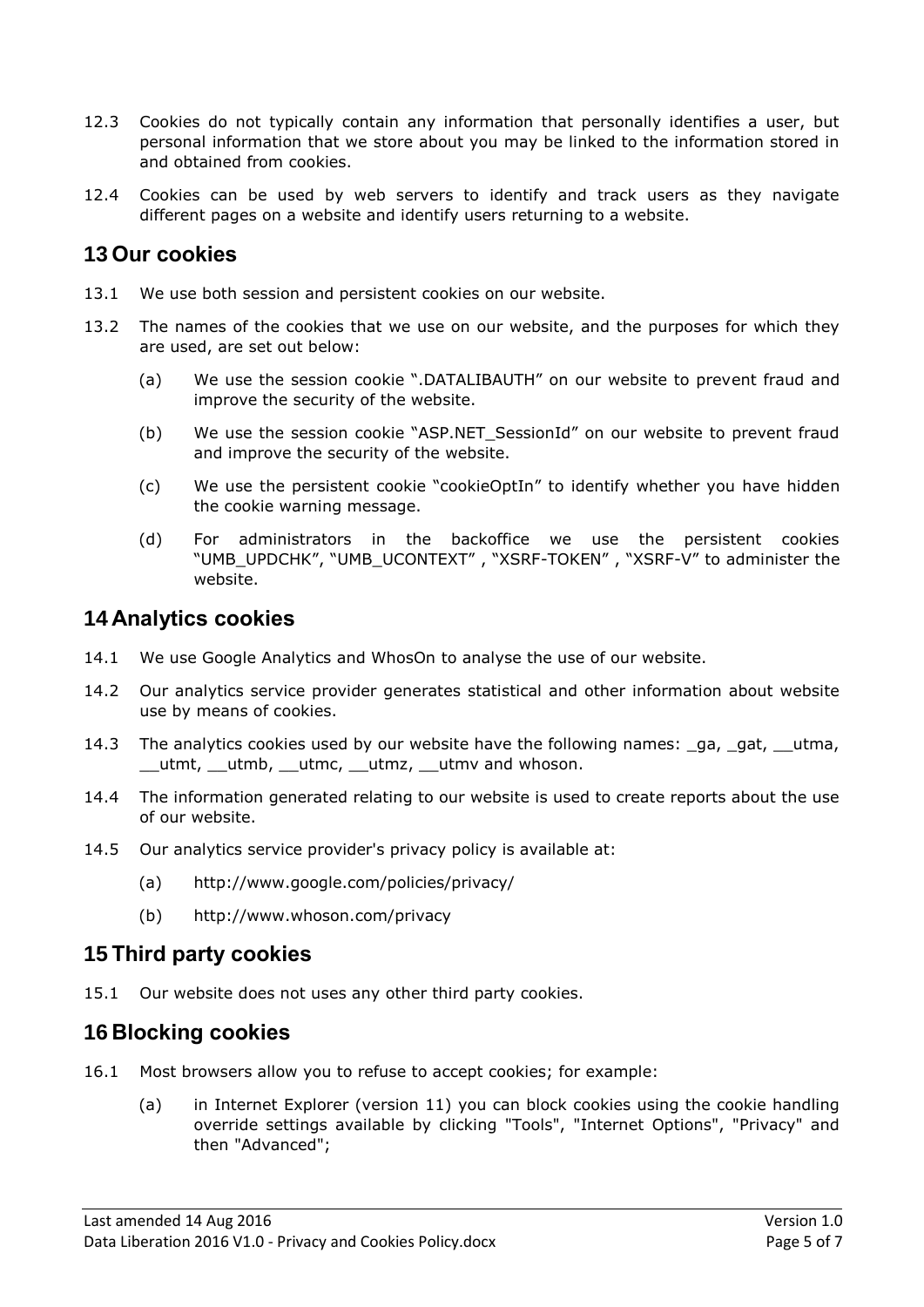- (b) in Firefox (version 39) you can block all cookies by clicking "Tools", "Options", "Privacy", selecting "Use custom settings for history" from the drop-down menu, and unticking "Accept cookies from sites"; and
- (c) in Chrome (version 44), you can block all cookies by accessing the "Customise and control" menu, and clicking "Settings", "Show advanced settings" and "Content settings", and then selecting "Block sites from setting any data" under the "Cookies" heading.
- 16.2 Blocking all cookies will have a negative impact upon the usability of many websites.
- 16.3 If you block cookies, you will not be able to use all the features on our website.

# **17 Deleting cookies**

- 17.1 You can delete cookies already stored on your computer; for example:
	- (a) in Internet Explorer (version 11), you must manually delete cookie files (you can find instructions for doing so at http://windows.microsoft.com/en-gb/internetexplorer/delete-manage-cookies#ie=ie-11);
	- (b) in Firefox (version 39), you can delete cookies by clicking "Tools", "Options" and "Privacy", then selecting "Use custom settings for history" from the drop-down menu, clicking "Show Cookies", and then clicking "Remove All Cookies"; and
	- (c) in Chrome (version 44), you can delete all cookies by accessing the "Customise and control" menu, and clicking "Settings", "Show advanced settings" and "Clear browsing data", and then selecting "Cookies and other site and plug-in data" before clicking "Clear browsing data".
- 17.2 Deleting cookies will have a negative impact on the usability of many websites.

#### **18 Data protection registration**

- 18.1 We are registered as a data controller with the UK Information Commissioner's Office.
- 18.2 Our data protection registration number is Z8660380.

#### **19 Our details**

- 19.1 This website is owned and operated by Data Liberation Limited.
- 19.2 We are registered in England and Wales under registration number 2752825, and our registered office is at 4 St. Marks Place, Wimbledon, London, SW19 7ND.
- 19.3 Our principal place of business is at 4 St. Marks Place, Wimbledon, London, SW19 7ND.
- 19.4 You can contact us by writing to the business address given above, by using our website contact form, by email to privacy@dataliberation.com.